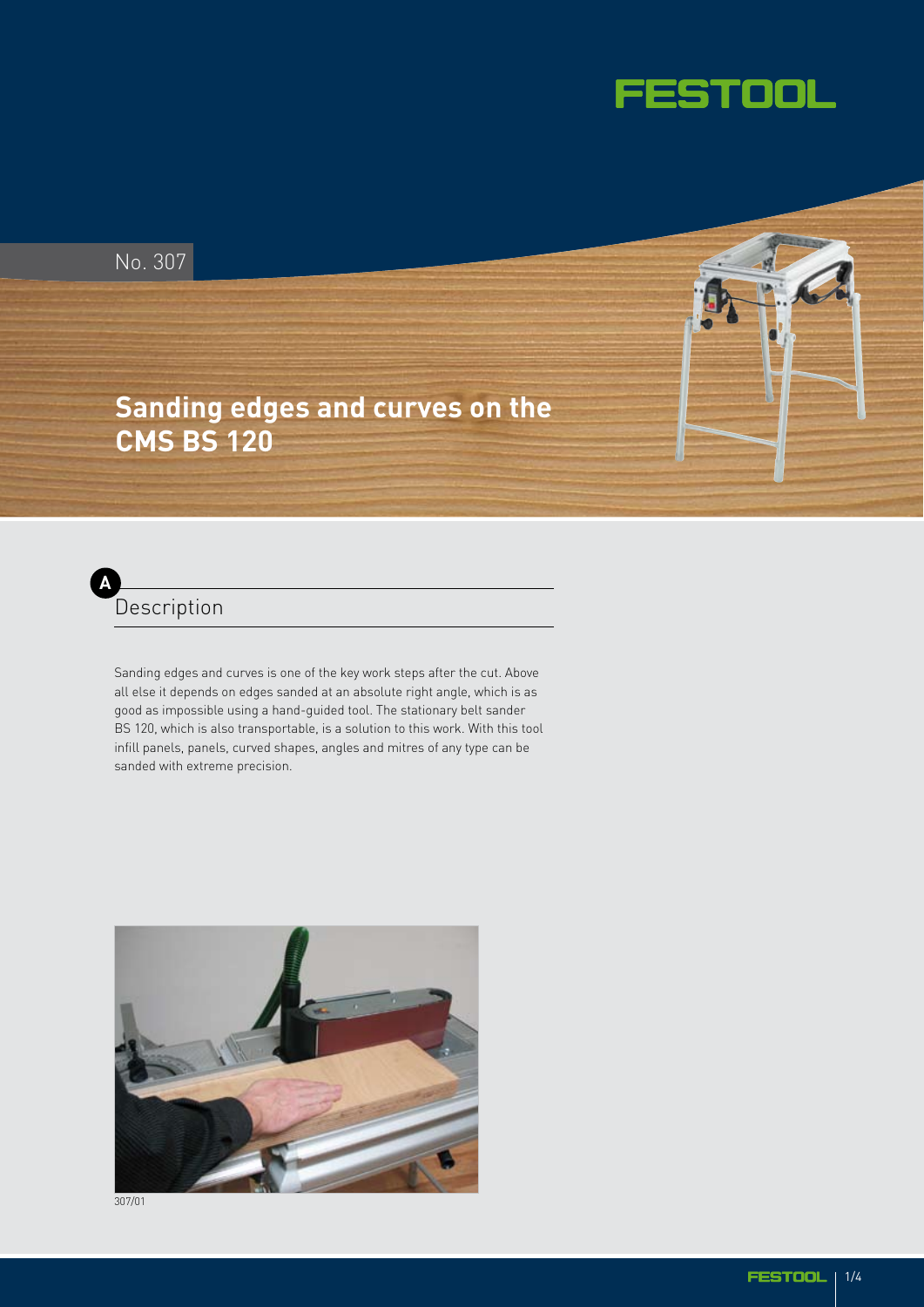





You need the following tools and accessories for sanding edges and curves:

| <b>Designation</b>                                  | Order No. |
|-----------------------------------------------------|-----------|
| Basic unit CMS-GF                                   | 561228    |
| Or: Guide extension on MFT                          |           |
| Guide extension MFT 3 VL                            | 495510    |
| Belt sander module CMS-MOD-BS 120                   | 570244    |
| Dust extraction set                                 | 488292    |
| If necessary any of the following quide extensions: |           |
| Extension table VB-CMS                              | 493822    |
| Extension table VB-CMS/CS 50                        | 495531    |
| Bench extension VI                                  | 492092    |
| Sanding belt CMS-BS 120 depending on application    |           |
| 820x120-P80-SA/10, grit 50                          | 488081    |
| 820x120-P80-SA/10, grit 80                          | 488082    |
| 820x120-P100-SA/10, grit 100                        | 488083    |
| 820x120-P120-SA/10, grit 120                        | 488084    |
| 820x120-P150-SA/10, grit 150                        | 488085    |
| 820x120-P180-SA/10, grit 18                         | 488086    |









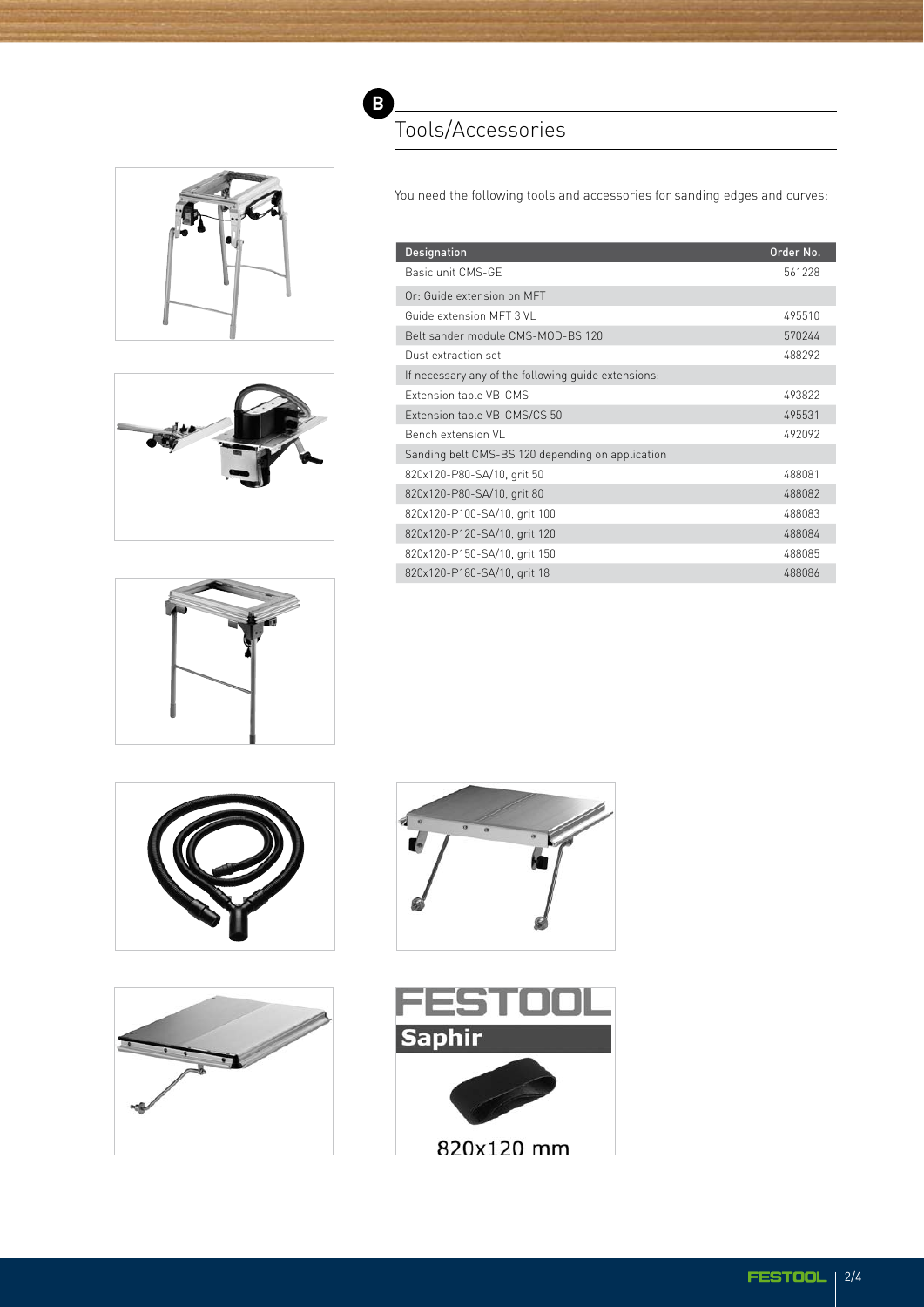

307/02



307/03



307/04



307/05



307/06

## Preparation/Set-up

Carry out the following preparation work on the CMS-MOD-BS 120:

- Push the clamping lever back until it locks into place.
- Position the relevant sanding belt with the desired grit and ensure the correct running direction of the sanding belt. For this the arrow on the metal cover must point in the same direction as the arrow on the inner side of the sanding belt.
- Then unlock or remove the clamping lever again in order to clamp the sanding belt.
- Switch the tool on and if necessary correct the belt run by adjusting the rotary knob between the motor and the clamping lever.
- Depending on the size of the workpieces the extension table can be mounted.
- •

**C**

Before switching on the sanding machine each time connect the extractor hose to a mobile dust extractor.

Sanding infill panels and panels

If you want to sand right-angle and straight edges of infill panels or panels, use the long straight sanding area of the CMS-BS 120. When sanding always apply gentle and consistent pressure and sand against the running direction of the running belt in order to avoid dents. TIP:

Infill panels can be secured and fitted considerably easier if the edge is slightly slanted at the rear. For this the sanding unit must only be lowered approx. 3-5˚ and the infill panel guided along the abrasive roll.

The extension table of the basic unit should be fitted for particularly long rails. So that the sanding belt wears down evenly the sanding unit can be positioned at an angle if necessary. Slight cross-cuts or lateral grooves may arise as a result however, which become visible later especially in the case of etched or stained edges. If the workpiece is to be etched or stained, it is therefore recommended to align the abrasive roll horizontally.

Sanding large workpieces

Large and heavy workpieces or panels are best sanded using the extension table VB-CMS

495531 with inserted cover plate. This extension table is mounted to the existing basic unit and has two supports for particularly high stability during sanding. Table edges can thus be sanded and "sharp" table corners rounded effortlessly and at an absolute right angle, also for large workpieces.